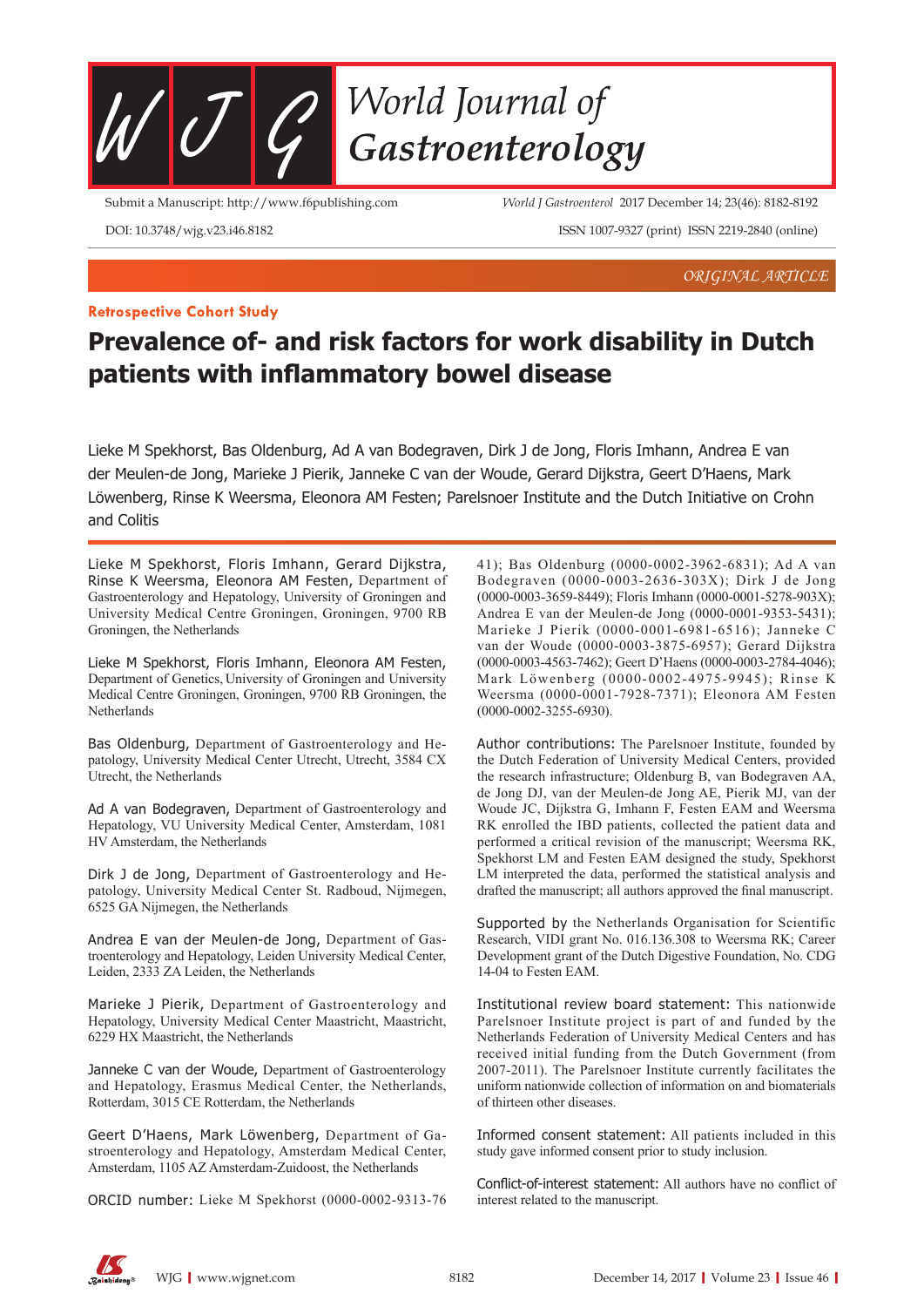Data sharing statement: Festen EAM is accepting full responsibility for the conduct of the study. This author has had access to the data and had control of the decision to publish.

Open-Access: This article is an open-access article which was selected by an in-house editor and fully peer-reviewed by external reviewers. It is distributed in accordance with the Creative Commons Attribution Non Commercial (CC BY-NC 4.0) license, which permits others to distribute, remix, adapt, build upon this work non-commercially, and license their derivative works on different terms, provided the original work is properly cited and the use is non-commercial. See: http://creativecommons.org/ licenses/by-nc/4.0/

### Manuscript source: Unsolicited manuscript

Correspondence to: Eleonora AM Festen, MD, PhD, Department of Gastroenterology and Hepatology, University of Groningen and University Medical Centre Groningen, Hanzeplein 1, Groningen, 9700 RB Groningen, the Netherlands. e.a.m.festen@umcg.nl Telephone: +31-503-610426 Fax: +31-503-619306

Received: June 28, 2017 Peer-review started: June 28, 2017 First decision: July 27, 2017 Revised: August 26, 2017 Accepted: September 13, 2017 Article in press: September 13, 2017 Published online: December 14, 2017

### **Abstract**

### *AIM*

To determine the prevalence of work disability in inflammatory bowel disease (IBD), and to assess risk factors associated with work disability.

### *METHODS*

For this retrospective cohort study, we retrieved clinical data from the Dutch IBD Biobank on July 2014, containing electronic patient records of 3388 IBD patients treated in the eight University Medical Centers in the Netherlands. Prevalence of work disability was assessed in 2794 IBD patients and compared with the general Dutch population. Multivariate analyses were performed for work disability (sick leave, partial and full disability) and long-term full work disability (> 80% work disability for  $> 2$  years).

### *RESULTS*

Prevalence of work disability was higher in Crohn's disease (CD) (29%) and ulcerative colitis (UC) (19%) patients compared to the general Dutch population (7%). In all IBD patients, female sex, a lower education level, and extra-intestinal manifestations, were associated with work disability. In CD patients, an age > 40 years at diagnosis, disease duration > 15 years,

Spekhorst LM et al. Work disability in patients with IBD

smoking, surgical interventions, and anti-TNF $\alpha$  use were associated with work disability. In UC patients, an age > 55 years, and immunomodulator use were associated with work disability. In CD patients, a lower education level (OR =  $1.62$ , 95%CI:  $1.02$ -2.58), and in UC patients, disease complications (OR = 3.39, 95%CI: 1.09-10.58) were associated with long-term full work disability.

### *CONCLUSION*

The prevalence of work disability in IBD patients is higher than in the general Dutch population. Early assessment of risk factors for work disability is necessary, as work disability is substantial among IBD patients.

**Key words:** Inflammatory bowel disease; Crohn's disease; Ulcerative colitis; Work disability; Health care costs

**© The Author(s) 2017.** Published by Baishideng Publishing Group Inc. All rights reserved.

**Core tip:** Our study shows that a lower education is patients with Crohn's disease, and disease complications (osteopenia, thromboembolic event) in patients with ulcerative colitis are associated with longterm full work disability ( $> 80\%$  work disability for  $> 2$ years). This highlights the need for early assessment of risk factors for work disability, as work disability is substantial among inflammatory bowel disease patients and associated with high societal health care costs.

Spekhorst LM, Oldenburg B, van Bodegraven AA, de Jong DJ, Imhann F, van der Meulen-de Jong AE, Pierik MJ, van der Woude JC, Dijkstra G, D'Haens G, Löwenberg M, Weersma RK, Festen EAM; Parelsnoer Institute and the Dutch Initiative on Crohn and Colitis. Prevalence of- and risk factors for work disability in Dutch patients with inflammatory bowel disease. *World J Gastroenterol* 2017; 23(46): 8182-8192 Available from: URL: http://www.wjgnet.com/1007-9327/full/v23/i46/8182.htm DOI: http://dx.doi.org/10.3748/wjg.v23.i46.8182

### **INTRODUCTION**

Inflammatory bowel disease (IBD), consisting of Crohn's disease (CD) and ulcerative colitis (UC) is a heterogeneous/multifaceted disease. Patients suffer from symptoms like diarrhoea, abdominal pain, fatigue, and weight loss. The disease course is unpredictable, complicated by flares, need for chronic medication use and need for surgery. This leads to increasing intestinal damage with a high disease burden in many patients with  $IBD<sup>[1]</sup>$ . It has been established that, depending on disease activity, patients with IBD experience a lower

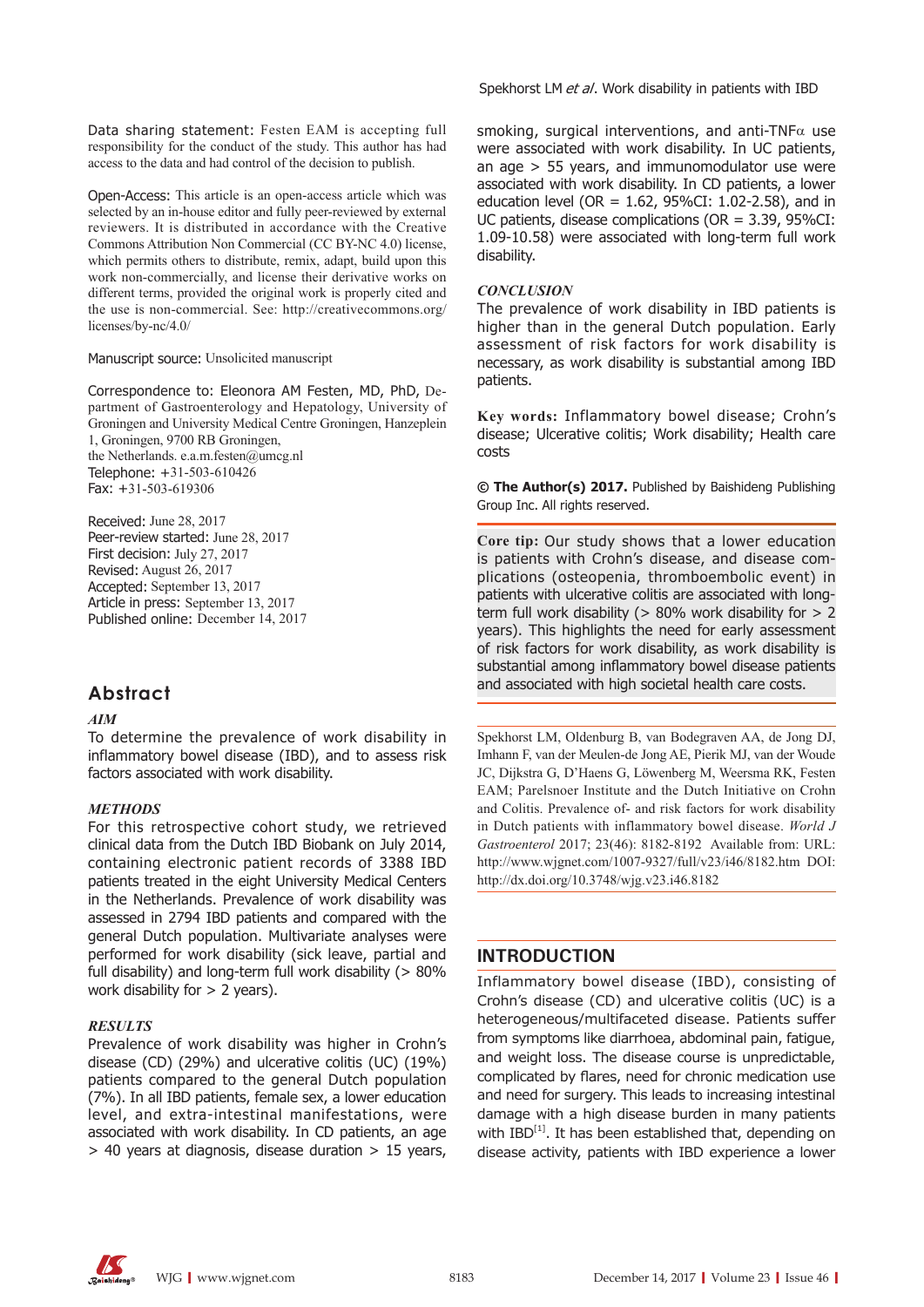|                                                                                | Table 1 Definition of used parelsnoer information model items                                                                                                                                                                                                                                                                                                                                                                                       |
|--------------------------------------------------------------------------------|-----------------------------------------------------------------------------------------------------------------------------------------------------------------------------------------------------------------------------------------------------------------------------------------------------------------------------------------------------------------------------------------------------------------------------------------------------|
| Diagnosis of IBD                                                               |                                                                                                                                                                                                                                                                                                                                                                                                                                                     |
| Crohn's disease<br>Ulcerative colitis<br>IBD-unclassified<br>IBD-Indeterminate | Diagnosis of IBD was defined by clinical symptoms of the disease and confirmed by endoscopy, radiology or<br>histology. If differentiation between CD and UC was not possible, patient were classified as Inflammatory Bowel<br>Disease Unclassified (IBD-U). In the case that a pathologist was not able to differentiate between CD or UC following<br>colectomy, the patient was classified as Inflammatory Bowel Disease Indeterminate (IBD-I). |
| Family history of IBD                                                          |                                                                                                                                                                                                                                                                                                                                                                                                                                                     |
| Smoking status                                                                 | Family history of IBD was registered up to $3rd$ degree relatives                                                                                                                                                                                                                                                                                                                                                                                   |
|                                                                                | Smoking status at diagnosis was documented. Patients were classified as never smokers, current smokers or former<br>smokers                                                                                                                                                                                                                                                                                                                         |
| <b>Education</b> level                                                         |                                                                                                                                                                                                                                                                                                                                                                                                                                                     |
|                                                                                | Patients were classified in two groups; low education (Lower general education; Lower vocational education; General<br>secondary education; Vocational secondary education; Did not finish primary school) and high education (Pre-<br>university secondary education; Vocational post-secondary education; University)                                                                                                                             |
| Disease behavior                                                               | Disease behavior is reported if it occurred at any point in the disease course up to baseline.                                                                                                                                                                                                                                                                                                                                                      |
| Fistulising disease<br>Stricturing disease                                     | Fistulising disease is confirmed by physical examination, radiological or endoscopy assessment.<br>A stricture had to be symptomatic.                                                                                                                                                                                                                                                                                                               |
|                                                                                | An anal stenosis had to be symptomatic and confirmed by physical examination.                                                                                                                                                                                                                                                                                                                                                                       |
| Penetrating disease<br>Prescribed medication                                   | Penetrating disease is defined as an intestinal abscess or intestinal perforation due to disease activity.                                                                                                                                                                                                                                                                                                                                          |
| Anti-tumor necrosis factor alpha                                               | Prescribed medication included anti-tumor necrosis factor alpha (TNF-alpha) agents (infliximab, adalimumab or                                                                                                                                                                                                                                                                                                                                       |
|                                                                                | certolizumab). Data on medication use was available for the entire disease course; medication use was therefore                                                                                                                                                                                                                                                                                                                                     |
| Immunomodulators                                                               | defined as medication 'ever used'                                                                                                                                                                                                                                                                                                                                                                                                                   |
|                                                                                | immunomodulators (mercaptopurine, azathioprine, thioguanine or methotrexate). Data on medication use was<br>available for the entire disease course; medication use was therefore defined as medication 'ever used'                                                                                                                                                                                                                                 |
| IBD-related surgical interventions                                             |                                                                                                                                                                                                                                                                                                                                                                                                                                                     |
|                                                                                | IBD-related surgical interventions included small bowel resection, ileocecal resection, colon resection, resection other,                                                                                                                                                                                                                                                                                                                           |
|                                                                                | strictureplasty, ileostomy/colostomy, surgery for abscesses or fistula, stoma and pouch                                                                                                                                                                                                                                                                                                                                                             |
| Extra-intestinal manifestations                                                |                                                                                                                                                                                                                                                                                                                                                                                                                                                     |
| Skin manifestations                                                            | Skin manifestations unrelated to the use of IBD medication such as pyoderma gangrenosum, erythema nodosum,                                                                                                                                                                                                                                                                                                                                          |
| Musculoskeletal manifestations                                                 | hidradenitis suppurativa, psoriasis or palmoplantar psoriasiform pustolosis, and metastatic CD.<br>Arthritis was defined as red and swollen joints, dactylitis, reactive arthritis and gout.                                                                                                                                                                                                                                                        |
|                                                                                | Arthropathy was defined as painful joints, without any swelling or redness, with an inflammatory pattern: pain at                                                                                                                                                                                                                                                                                                                                   |
|                                                                                | night or at rest $(e.g.,$ sacroiliitis, ankylosing spondylitis, enthesitis, and inflammatory back pain).                                                                                                                                                                                                                                                                                                                                            |
| Ocular manifestations                                                          | Ocular manifestations included uveitis and episcleritis.                                                                                                                                                                                                                                                                                                                                                                                            |
| Complications                                                                  |                                                                                                                                                                                                                                                                                                                                                                                                                                                     |
| Osteopenia                                                                     | Osteopenia was defined as a bone mineral density T-score lower than -1.                                                                                                                                                                                                                                                                                                                                                                             |
| Thromboembolic event                                                           | A thromboembolic event was confirmed by additional tests (radiology, endoscopy or histology).                                                                                                                                                                                                                                                                                                                                                       |

IBD: Inflammatory bowel disease; CD: Crohn's disease; UC: Ulcerative colitis.

quality of life<sup>[2,3]</sup>. IBD generally makes its debut during the second or third decade of life. Therefore, patients with IBD can encounter major problems during their economically productive life, which can lead to work disability, sometimes at young age. Work disability in patients with IBD is associated with a further decrease in quality of life, and high societal costs, especially if work disability is long-term and arises at a young age<sup>[4,5]</sup>. Preventing work disability is therefore an important goal in IBD management.

Work disability rates have been reported before, but reported rates are heterogeneous, ranging between 5% and 33% depending on sample size, methodology, and study population<sup>[6-12]</sup>. Several clinical factors have been suggested to play a role in work disability, such as female sex, age, disease duration, disease severity, and surgical interventions<sup>[10-16]</sup>. However, in most study designs, risk factors for any form of work disability are the focus of interest, neglecting risk factors associated specifically with long-term full work disability (> 80% work disability for > 2 years).

Therefore, our aims were: (1) to assess the prevalence of work disability in patients with IBD and to compare this with the general Dutch population; and (2) to identify risk factors for work disability, especially risk factors for long-term full work disability.

### **MATERIALS AND METHODS**

#### *Study design and study population*

For this study, we used data from the Dutch IBD Biobank, which is part of the Parelsnoer Institute (www. parelsnoer.org). Since 2007, every patient with IBD that is treated in one of the eight Dutch University Medical Centers (UMCs) is invited to participate. The data is collected prospectively and patients with IBD are being enrolled continuously. Clinical data is retrieved from medical records by using a standardized information model containing 225 IBD related items. Items used for this study are; demographic items, diagnosis, smoking status, employment status, disease location, disease behaviour, education level,

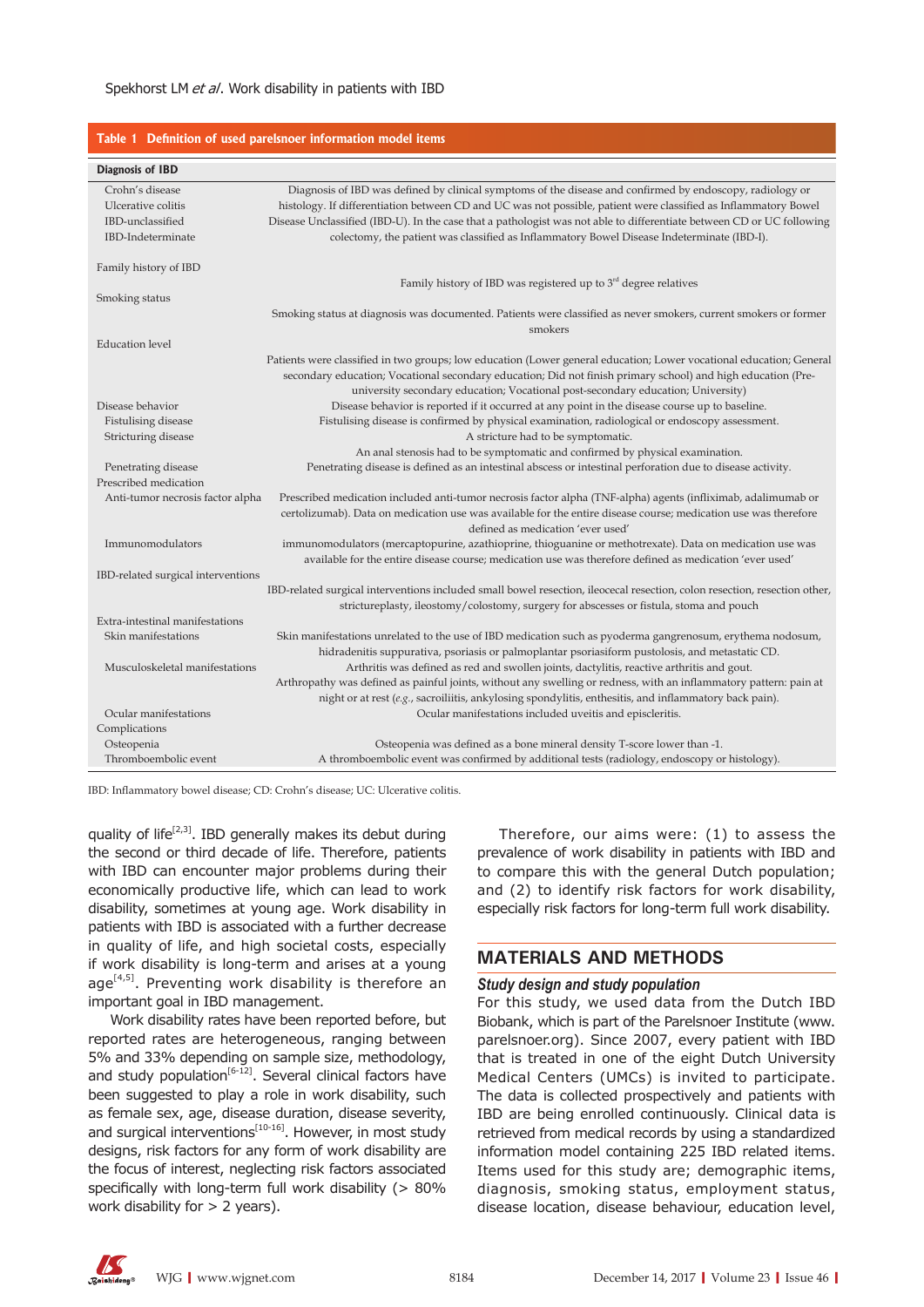

**Figure 1 Percentage of work disability per age category in females and males.** Comparing work disability rates in patients with CD and patients with UC with the general Dutch population. A: Work disability in females; B: Work disability in males. CD: Crohn's disease; UC: Ulcerative colitis.

surgery-related items, medication use, extra-intestinal manifestations and complications. Definitions of these items can be found in Table 1. At the moment of data freeze (the  $17<sup>th</sup>$  of July 2014), the Dutch IBD Biobank contained 3388 patients with IBD. For this study, patients for whom employment status was missing were excluded. We only included adult patients with IBD within working age, and thus excluded patients over the age of 65 years.

#### *Definition of work disability*

Patients were asked about their employment status at inclusion, which was defined using the following categories; (1) working full time (80%-100%, or working 30 h or more a week); (2) working part time (< 80%, or working less than 30 h a week); (3) partial work disability (35%-80% work disability for > 2 years); (4) full work disability (> 80% work disability for  $> 2$  years); (5) sick leave (work disability for  $< 2$ years); (6) retired; and (7) "Other".

A Dutch law ("Wet werk en inkomen naar arbeidsvermogen" or WIA) prescribes that from the moment Dutch citizens are disabled to work they are entitled to receive a maximum of 170% of their wages during a period of 104 mo (generally 100% for 52 wk, followed by 70% for 52 wk). If after 104 mo the person is still on sick leave the same law prescribes whether patients receive a disability pension. There are two types of disability pension; partial disability (35%-80% work disability) and full disability (more than 80% work disability). A specialized physician determines the percentage of work disability based on questionnaires and physical examination.

Due to the nature of our data we could not distinguish whether work disability was solely attributable to IBD or whether there was an additional cause.

To compare the currently reported work disability rates with the general Dutch population we retrieved information from Statistics Netherlands (CBS), a national institute gathering statistical information about the Dutch population, including employment rates $[17,18]$ .

Employment rates were collected for 2014 and matched for sex and age.

### *Statistical analysis*

In all analyses, patients with UC were grouped with patients with IBD-Unclassified (IBD-U) and IBD-Indeterminate (IBD-I). Dichotomous variables were compared using the Pearson  $\chi^2$  test. Continuous variables were compared using the Mann-Whitney-*U* test. The Student *t*-test was used to compare overall work disability in our cohort to the general Dutch population. The variable "age" represented the age at inclusion at which employment status was assessed. To assess clinical predictors of work disability in patients with IBD, we categorized the variable employment status into two groups; employed (both full time and part time) and disabled for work (including partial disability, full disability and sick leave). Retirement and "other" were left out of the final analyses after we determined that "other" was unlikely to contain undeclared differential work disability, such as pregnancy leave. We performed a multivariate analysis with employment status as outcome and included demographic and clinical items that had a  $P < 0.10$  in the univariate analysis for employment status. Analyses were repeated in patients with CD and patients with UC, separately. To assess risk factors for long-term full work disability, patients with full disability were compared to patients with partial disability. Statistical analyses were performed with Stata Software  $V.13.1^{[19]}$ .

### **RESULTS**

### *Patient population and demographic characteristics*

A total of 2794 patients with IBD were within working age and were included in the analysis; 1740 patients with CD and 1054 patients with UC. Demographic and clinical characteristics are depicted in Table 2. In our cohort, more patients with CD were female compared to patients with UC (63% *vs* 53%, *P <* 0.01). Age at diagnosis was lower in patients with CD compared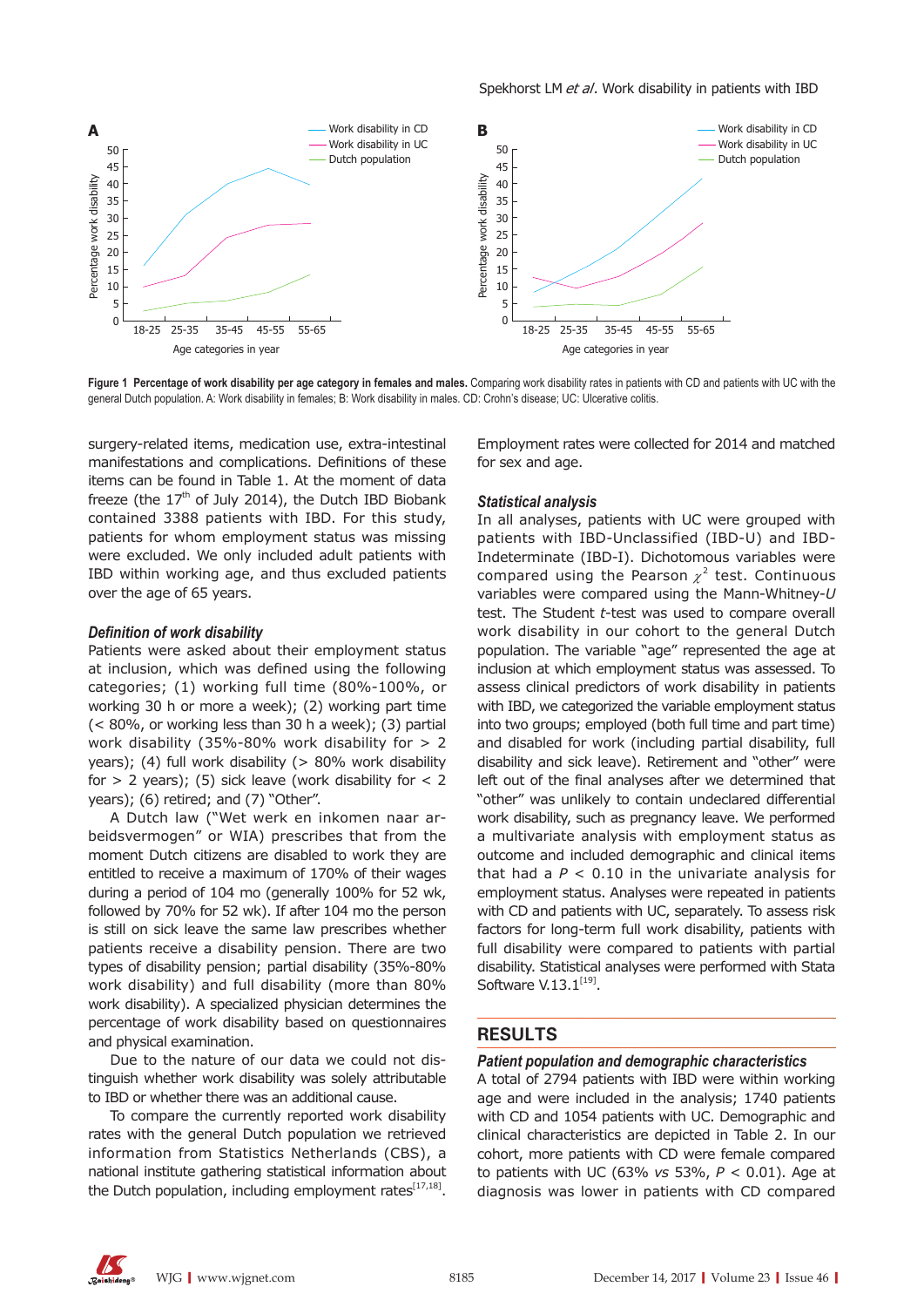| Table 2 Demographic and clinical characteristics in patients with Crohn's disease and ulcerative colitis n (%) |              |              |             |
|----------------------------------------------------------------------------------------------------------------|--------------|--------------|-------------|
|                                                                                                                | <b>CD</b>    | <b>UC</b>    | $P$ value   |
| $\boldsymbol{n}$                                                                                               | 1740         | 1054         |             |
| Sex (female)                                                                                                   | 1103 (63)    | 561(53)      | ${}_{0.01}$ |
| Median age, yr, (IQR 25-75)                                                                                    | 39.9 (30-51) | 43.4 (33-53) | ${}_{0.01}$ |
| Median age diagnosis, yr, (IQR 25-75)                                                                          | 24.1 (19-32) | 29.0 (22-39) | ${}_{0.01}$ |
| Median age disease duration, yr, (IQR 25-75)                                                                   | $11.7(6-21)$ | $10.3(5-18)$ | ${}_{0.01}$ |
| Family history of $IBD1$                                                                                       | 518 (30)     | 266(25)      | 0.01        |
| Appendectomy <sup>1</sup>                                                                                      | 266(15)      | 70(7)        | ${}< 0.01$  |
| Smoking                                                                                                        | 1620 (100)   | 984 (100)    |             |
| Yes                                                                                                            | 439 (27)     | 117(12)      | ${}< 0.01$  |
| Disease location                                                                                               |              |              |             |
| L1: ileal disease $2$                                                                                          | 324(22)      |              |             |
| L2: colon disease $2$                                                                                          | 450(31)      |              |             |
| L3: ileocolon disease <sup>2</sup>                                                                             | 696 (47)     |              |             |
| L4: upper GI disease <sup>1</sup>                                                                              | 156(9)       |              |             |
| P: peri-anal disease <sup>1</sup>                                                                              | 485 (28)     |              |             |
| E1: proctitis $3$                                                                                              |              | 77(8)        |             |
| E2: left-sided colitis $3$                                                                                     |              | 315 (34)     |             |
| E3: extensive colitis $3$                                                                                      |              | 541 (58)     |             |
| Disease behavior CD                                                                                            |              |              |             |
| Fistulising disease <sup>1</sup>                                                                               | 289 (17)     |              |             |
| Penetrating disease <sup>1</sup>                                                                               | 232(13)      |              |             |
| Stricturing disease <sup>1</sup>                                                                               | 445 (26)     |              |             |
| Education                                                                                                      | 1708 (100)   | 1036 (100)   |             |
| Low                                                                                                            | 932(55)      | 517(50)      | 0.02        |
| Employment status                                                                                              |              |              |             |
| Full-time                                                                                                      | 607(35)      | 440 (42)     | ${}_{0.01}$ |
| Part-time                                                                                                      | 359 (21)     | 224(21)      |             |
| Partially disabled to work                                                                                     | 129(7)       | 54(5)        |             |
| Fully disabled to work                                                                                         | 342 (20)     | 124(12)      |             |
| Sick leave                                                                                                     | 77(4)        | 36(3)        |             |
| Retired                                                                                                        | 22(1.3)      | 21(2)        |             |
| Other                                                                                                          | 204(12)      | 155(15)      |             |

<sup>1</sup>Missing values were scored as non-present; <sup>2</sup>These percentages are calculated for 1470 patients with CD; <sup>3</sup>These percentages are calculated for 993 patients with UC. CD: Crohn's disease; UC: Ulcerative colitis.

to patients with UC (24 years old *vs* 29 years old, *P <* 0.01). The prevalence of a family history positive for IBD (30% *vs* 25%, *P =* 0.01) as well as the appendectomy rate (15% *vs* 7%, *P <* 0.01) were higher in patients with CD. Patients with CD were more often smokers than patients with UC (27% *vs* 12%, *P <* 0.01). According to the Montreal classification, most patients with CD had ileocolonic disease [47% (L3)], whereas most patients with UC had an extensive colitis [58% (E3)] (Table 2).

### *Employment status in patients with IBD compared to the general Dutch population*

Figure 1 shows the percentages of work disability in patients with CD, patients with UC and the general Dutch population per age category in females (Figure 1A) and males (Figure 1B). Overall, work disability was significantly higher in IBD patients compared to the general Dutch population, independent of sex (*P <*  0.05).

### *Clinical risk factors of (long-term full) work disability in patients with CD*

Table 3 depicts the (clinical) risk factors that were

significantly associated with work disability in CD (548 patients with CD were fully disabled and 966 patients with CD were employed). In the multivariate model, female sex (OR = 2.03, 95%CI: 1.53-2.69), an age > 40 years at diagnosis (OR = 3.69, 95%CI: 1.83-7.42), a disease duration  $> 15$  years (OR = 1.67, 95%CI: 1.15-2.43), a lower education level (OR = 2.02, 95%CI: 1.55-2.64), smoking (OR = 1.45, 95%CI: 1.09-1.92), surgical interventions (OR = 1.48, 95%CI: 1.10-2.00), anti- Tumor necrosis factor alpha (TNF $\alpha$ ) use (OR = 1.86, 95%CI: 1.43-2.43), and extra-intestinal manifestations (OR = 1.36, 95%CI: 1.05-1.77) were all associated with an increased odds ratio for work disability in CD.

In the second analysis, partial disability was compared to long-term full work disability for CD. In the multivariate model, an age  $>$  55 years (OR = 3.06, 95%CI: 1.54-6.07), and a lower education level (OR  $= 1.62$ , 95%CI: 1.02-2.58) were associated with longterm full work disability in CD (Table 4).

### *Clinical risk factors of (long-term full) work disability in patients with UC*

In Table 5, (clinical) risk factors that were significantly associated with work disability in UC (214 patients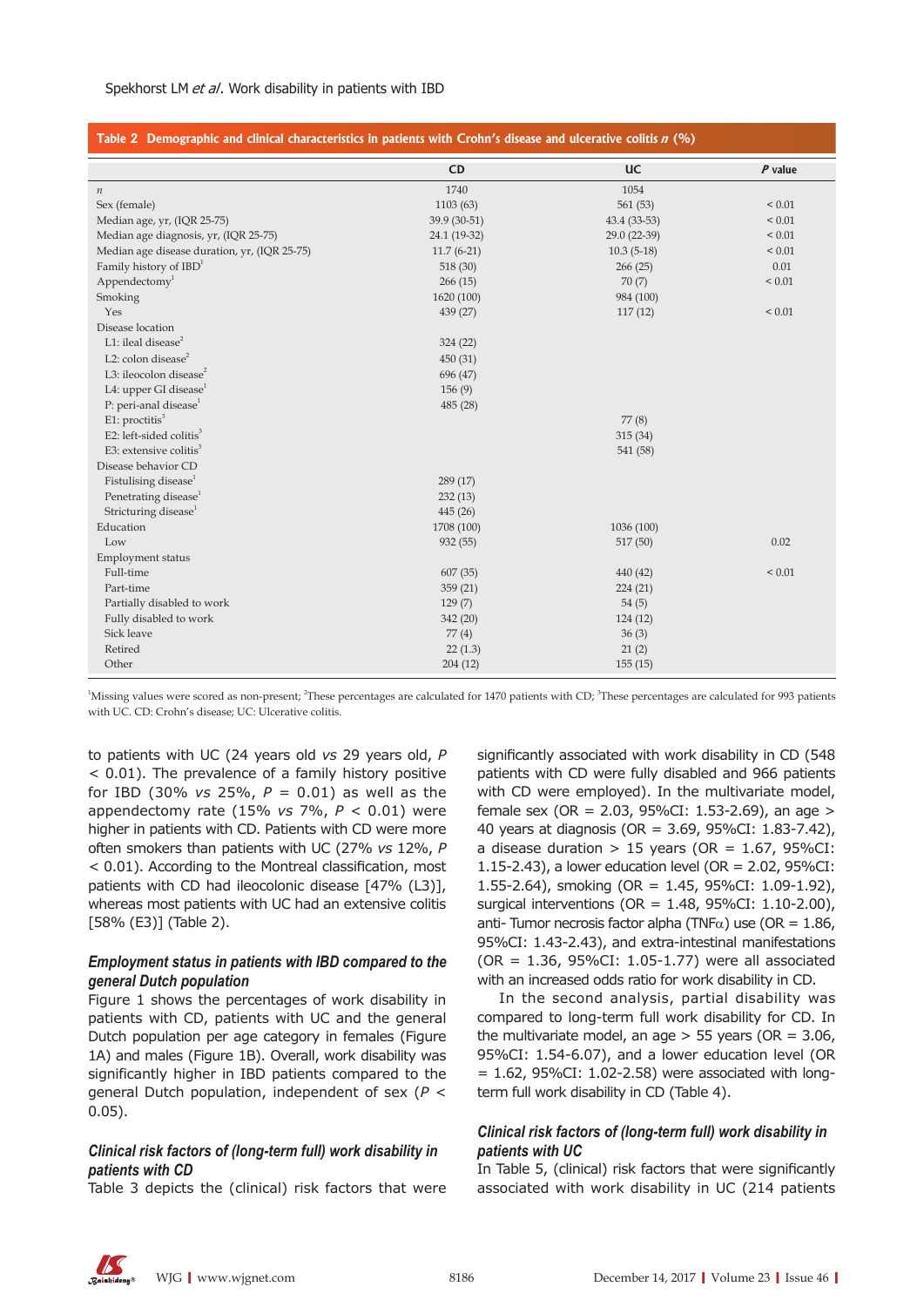|                                                 | Work disability       | <b>Employed</b>       | Unadj. OR (95%CI)    | Adj. OR (95%CI)     |
|-------------------------------------------------|-----------------------|-----------------------|----------------------|---------------------|
|                                                 |                       |                       |                      |                     |
| $\it n$<br>Sex (female)                         | 548 (100)<br>397 (72) | 966 (100)<br>556 (58) |                      |                     |
| Age, yr                                         |                       |                       | $1.94(1.55-2.43)$    | $2.03(1.53-2.69)$   |
| ~10                                             | 215 (39)              | 537 (55)              | 1.00                 | 1.00                |
| 40-55                                           | 220(40)               | 335(35)               | $1.64$ $(1.30-2.07)$ | $0.94(0.65-1.35)$   |
| > 55                                            | 113(21)               | 94(10)                | $3.00(2.19-4.12)$    | $1.63(0.95 - 2.77)$ |
|                                                 |                       |                       |                      |                     |
| Age at diagnosis, yr<br>A1: diagnosis $\leq 16$ | 47(9)                 | 156(16)               | 1.00                 | 1.00                |
| A2: diagnosis 17-40                             | 413(75)               | 719 (75)              | $1.91(1.35-2.70)$    | $2.02(1.30-3.13)$   |
|                                                 |                       |                       |                      |                     |
| A3: diagnosis $> 40$                            | 88 (16)               | 91(9)                 | $3.21(2.07-4.98)$    | $3.69(1.83 - 7.42)$ |
| Disease duration, yr                            |                       |                       |                      |                     |
| $\leq 15$                                       | 285(52)               | 618 (64)              | 1.00                 | 1.00                |
| >15                                             | 263(48)               | 348 (36)              | $1.64$ (1.32-2.03)   | $1.67(1.15-2.43)$   |
| Education                                       | 537 (100)             | 950 (100)             |                      |                     |
| Low                                             | 366 (68)              | 446 (47)              | $2.42(1.94-3.02)$    | $2.02(1.55-2.64)$   |
| Smoking                                         | 508 (100)             | 904 (100)             |                      |                     |
| Yes                                             | 180(35)               | 203(22)               | $1.90(1.49-2.41)$    | $1.45(1.09-1.92)$   |
| Disease location                                |                       |                       |                      |                     |
| L1: ileal disease $1$                           | 88 (19)               | 184 (23)              | 1.00                 | 1.00                |
| L2: colon disease $1$                           | 138 (30)              | 263(33)               | $1.10(0.79-1.52)$    | $1.10(0.75-1.61)$   |
| L3: ileocolon disease $^1$                      | 237(51)               | 359 (44)              | $1.38(1.02 - 1.87)$  | $1.29(0.91 - 1.83)$ |
| L4: upper GI disease <sup>2</sup>               | 52(9)                 | 82(8)                 | $1.13(0.79-1.63)$    |                     |
| P: peri-anal disease <sup>2</sup>               | 170(31)               | 256(26)               | $1.25(0.99-1.57)$    | $1.03(0.77-1.37)$   |
| Disease behavior CD                             |                       |                       |                      |                     |
| Fistulising disease <sup>2</sup>                | 95(17)                | 156(16)               | $1.09(0.82 - 1.44)$  |                     |
| Stricturing disease <sup>2</sup>                | 145(26)               | 248 (26)              | $1.04(0.82 - 1.32)$  |                     |
| Penetrating disease <sup>2</sup>                | 72(13)                | 128(13)               | $0.99(0.73-1.35)$    |                     |
| Pouch <sup>2</sup>                              | 12(2)                 | 17(1.8)               | $1.25(0.59-2.64)$    |                     |
| Stoma <sup>2</sup>                              | 96(18)                | 108(11)               | $1.69(1.25-2.27)$    | $1.15(0.78-1.69)$   |
| Surgery <sup>2</sup>                            | 288 (53)              | 406(42)               | $1.53(1.24-1.89)$    | $1.48(1.10-2.00)$   |
| Medication                                      | 537 (100)             | 949 (100)             |                      |                     |
| Anti-TNF $\alpha$                               | 309(58)               | 435(46)               | $1.60(1.29-1.98)$    | $1.86(1.43-2.43)$   |
| Immunomodulators                                | 395 (74)              | 698 (74)              | $1.00(0.79-1.27)$    |                     |
| Extra-intestinal manifestations <sup>2</sup>    | 229(42)               | 294 (30)              | $1.64(1.32-2.04)$    | $1.36(1.05-1.77)$   |
| $PSC^2$                                         | 7(1.3)                | 14(1.5)               | $0.88(0.35-2.19)$    |                     |
| Complications <sup>2</sup>                      | 155(28)               | 223(23)               | $1.31(1.04-1.67)$    | $1.18(0.88-1.59)$   |

<sup>1</sup>These percentages are calculated for 463 patients with CD that were disabled for work and 806 patients with CD that were employed; <sup>2</sup>Missing values were scored as non-present. CD: Crohn's disease; Unadj: Unadjusted; TNFa: Tumor necrosis factor alpha; PSC: Primary sclerosing cholangitis.

with UC were fully disabled and 664 patients with UC were employed) have been shown. In the multivariate model, female sex (OR = 1.76, 95%CI: 1.23-2.53), an age > 55 years (OR = 2.93, 95%CI: 1.68-5.14), a lower education level (OR = 2.59, 95%CI: 1.81-3.70), immunomodulator use (OR = 1.58, 95%CI: 1.09-2.28), and extra-intestinal manifestations ( $OR = 2.13$ ,  $95\%CI$ : 1.47-3.09) were all associated with an increased odds ratio for work disability in UC.

In the second analysis, partial disability was compared to long-term full work disability for UC. In the multivariate model, an age  $> 55$  years (OR = 3.49, 95%CI: 1.23-9.92), and complications (OR = 3.39, 95%CI: 1.09-10.58) were associated with long-term full work disability in UC (Table 6).

### **DISCUSSION**

In this nationwide clinical database and biobank study we assessed work disability rates in patients with IBD. We found higher rates of work disability in patients

with IBD compared to the general Dutch population. Furthermore, in patients with IBD female sex, a lower education level, and extra-intestinal manifestations were significantly associated with work disability. In patients with CD, an age > 40 years at diagnosis, disease duration > 15 years, smoking, surgical interventions, and anti-TNF $\alpha$  use were significantly associated with higher work disability. In patients with UC, an age > 55 years, and immunomodulator use were significantly associated with higher work disability. In patients with CD a lower education level was associated with longterm full work disability, whereas in patients with UC disease complications were associated with long-term full work disability.

### *High work disability rates in patients with IBD*

In patients with IBD, the overall proportion of work disability was 29% in CD, and 19% in UC. These work disability rates were higher than those in the ageadjusted general Dutch population (7%). Suffering from (severe) IBD may in itself be explanatory for this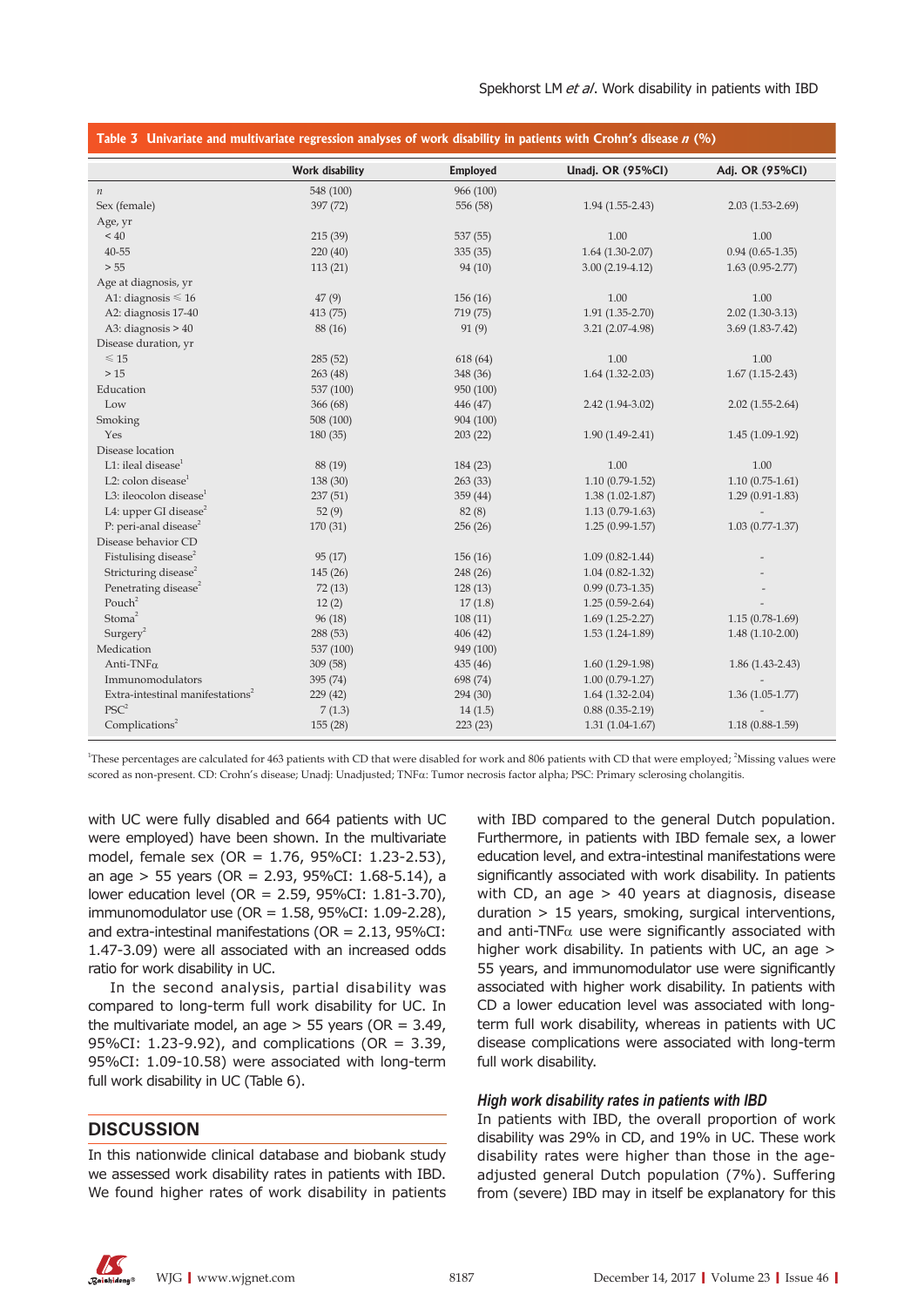|                                              |                        |                    | Table 4 Univariate and multivariate regression analyses of full and partial work disability in patients with Crohn's disease n (%) |                     |
|----------------------------------------------|------------------------|--------------------|------------------------------------------------------------------------------------------------------------------------------------|---------------------|
|                                              | <b>Full disability</b> | Partial disability | Unadj. OR (95%CI)                                                                                                                  | Adj. OR (95%CI)     |
| $\boldsymbol{n}$                             | 342 (100)              | 129 (100)          |                                                                                                                                    |                     |
| Sex (female)                                 | 251(73)                | 100(78)            | $0.80(0.50-1.29)$                                                                                                                  |                     |
| Age                                          |                        |                    |                                                                                                                                    |                     |
| < 40 yr                                      | 110(32)                | 54(42)             | 1.00                                                                                                                               | 1.00                |
| 40-55 yr                                     | 137(40)                | 61(47)             | $1.10(0.71 - 1.72)$                                                                                                                | $1.05(0.65-1.70)$   |
| $> 55 \,\mathrm{yr}$                         | 95(28)                 | 14(11)             | $3.33(1.74-6.37)$                                                                                                                  | $3.06(1.54-6.07)$   |
| Age at diagnosis                             |                        |                    |                                                                                                                                    |                     |
| A1: diagnosis $\leq 16$ yr                   | 28(8)                  | 13(10)             | 1.00                                                                                                                               |                     |
| A2: diagnosis 17-40 yr                       | 256 (75)               | 103 (80)           | $1.15(0.58 - 2.32)$                                                                                                                |                     |
| A3: diagnosis > 40 yr                        | 58 (17)                | 13(10)             | $2.07(0.85 - 5.05)$                                                                                                                |                     |
| Disease duration                             |                        |                    |                                                                                                                                    |                     |
| $\leq 15$ yr                                 | 151(44)                | 65(50)             | 1.00                                                                                                                               |                     |
| $>15$ yr                                     | 191 (56)               | 64(50)             | $1.28(0.86-1.93)$                                                                                                                  |                     |
| Education                                    | 332 (100)              | 128 (100)          |                                                                                                                                    |                     |
| Low                                          | 236(71)                | 73 (57)            | $1.85(1.21-2.83)$                                                                                                                  | $1.62$ (1.02-2.58)  |
| Smoking                                      | 323 (100)              | 115 (100)          |                                                                                                                                    |                     |
| Yes                                          | 125(39)                | 33(29)             | $1.57(0.99 - 2.49)$                                                                                                                | $1.53(0.93 - 2.50)$ |
| Disease location                             |                        |                    |                                                                                                                                    |                     |
| L1: ileal disease $1$                        | 56(19)                 | 21(19)             | 1.00                                                                                                                               |                     |
| L2: colon disease $1$                        | 80 (28)                | 38 (35)            | $0.79(0.42 - 1.49)$                                                                                                                |                     |
| L3: ileocolon disease $^1$                   | 155(53)                | 50(46)             | $1.16(0.64 - 2.11)$                                                                                                                |                     |
| L4: upper GI disease <sup>2</sup>            | 38(11)                 | 8 (6)              | $1.89(0.86 - 4.17)$                                                                                                                |                     |
| P: peri-anal disease <sup>2</sup>            | 109 (32)               | 45 (35)            | $0.87(0.57-1.34)$                                                                                                                  |                     |
| Disease behavior CD                          |                        |                    |                                                                                                                                    |                     |
| Fistulising disease <sup>2</sup>             | 64 (19)                | 23(18)             | $1.06(0.63-1.80)$                                                                                                                  |                     |
| Stricturing disease <sup>2</sup>             | 92(27)                 | 33(26)             | $1.07(0.67 - 1.70)$                                                                                                                |                     |
| Penetrating disease <sup>2</sup>             | 47(14)                 | 19(15)             | $0.92(0.52 - 1.64)$                                                                                                                |                     |
| Pouch <sup>2</sup>                           | 6(1.8)                 | 4(3)               | $0.56(0.15-2.01)$                                                                                                                  |                     |
| Stoma <sup>2</sup>                           | 69(20)                 | 20(16)             | $1.38(0.80 - 2.38)$                                                                                                                |                     |
| Surgery <sup>2</sup>                         | 192 (56)               | 64(50)             | $1.30(0.87-1.95)$                                                                                                                  |                     |
| Medication                                   | 335 (100)              | 125 (100)          |                                                                                                                                    |                     |
| Anti-TNF $\alpha$                            | 193 (58)               | 68 (54)            | $1.14(0.75-1.72)$                                                                                                                  |                     |
| Immunomodulators                             | 249 (74)               | 87 (70)            | $1.26(0.80-1.99)$                                                                                                                  |                     |
| Extra-intestinal manifestations <sup>2</sup> | 152 (44)               | 50(39)             | $1.26(0.84-1.91)$                                                                                                                  |                     |
| $PSC^2$                                      | 2(0.6)                 | 4(3)               | $0.18(0.03-1.02)$                                                                                                                  | $0.19(0.03-1.10)$   |
| Complications <sup>2</sup>                   | 106(31)                | 34(26)             | $1.25(0.80-1.98)$                                                                                                                  |                     |

<sup>1</sup>These percentages are calculated for 291 patients with CD that were fully disabled and 109 patients with CD that were partially disabled; <sup>2</sup>Missing values were scored as non-present. CD: Crohn's disease; Unadj: Unadjusted; TNFα: Tumor necrosis factor alpha; PSC: Primary sclerosing cholangitis.

higher percentage. Furthermore, all patients in the Dutch IBD Biobank were treated in tertiary referral centers with a severe disease course signature: 47% ileocolonic disease (L3 Montreal CD) and 58% extensive colitis (E3 Montreal UC). Indeed, disease in remission was associated with increased employment in  $CD^{[5]}$  whereas disease severity was a predictor of work disability in  $IBD^{[16]}$ .

Criteria for disability pension differ between countries due to political and socioeconomic factors. Comparison of work disability rates between different countries is therefore difficult. In addition, differences in selection criteria, study methodology, sample size, and definitions of work disability result in highly variable disability rates reported (from 5% to 33%)<sup>[6-14]</sup>. In two comparable Dutch IBD-population studies it has been concluded by the authors that disability rates in CD and in UC were higher compared to the general Dutch population, which is in line with the current results. However, work disability rates of 33% in CD, 24% in UC, and 11% in the control population were reported in the first study that was conducted in  $2002^{[8]}$ , which is higher than the disability rates we found. This may be due to changes in the welfare system since 2002, when patients got a disability pension after one year of sick leave, instead of after two years as it is now. Disability rates in a second, more recent Dutch study, by van der Valk *et al*<sup>[10]</sup>, were more in line with our findings but lower (18% in CD, 10% in UC, and 7% in the control population). Although there seems to be a wide range in work disability rates in IBD, it may be concluded that the rate of work disability is substantial among patients with IBD.

### *Clinical risk factor for work disability*

Female sex<sup>[10,11,13,15,16]</sup>, an age > 40 years at diaqnosis<sup>[11,13]</sup>, older age at inclusion<sup>[10,12,13,15,16]</sup>, a lower education level $\left[ {}^{(10,13)}_1 \right]$ , extra-intestinal manifestations<sup>[10,12,16]</sup>, a disease duration > 15 years<sup>[12,15,16]</sup> surgical interventions<sup>[11-13]</sup>, and immunomodulator use<sup>[16]</sup> have been reported to be associated with work disability in patients with IBD.

In UC, an age  $> 55$  years was associated with work disability, which might not be directly disease related. Indeed, it has been reported that disability

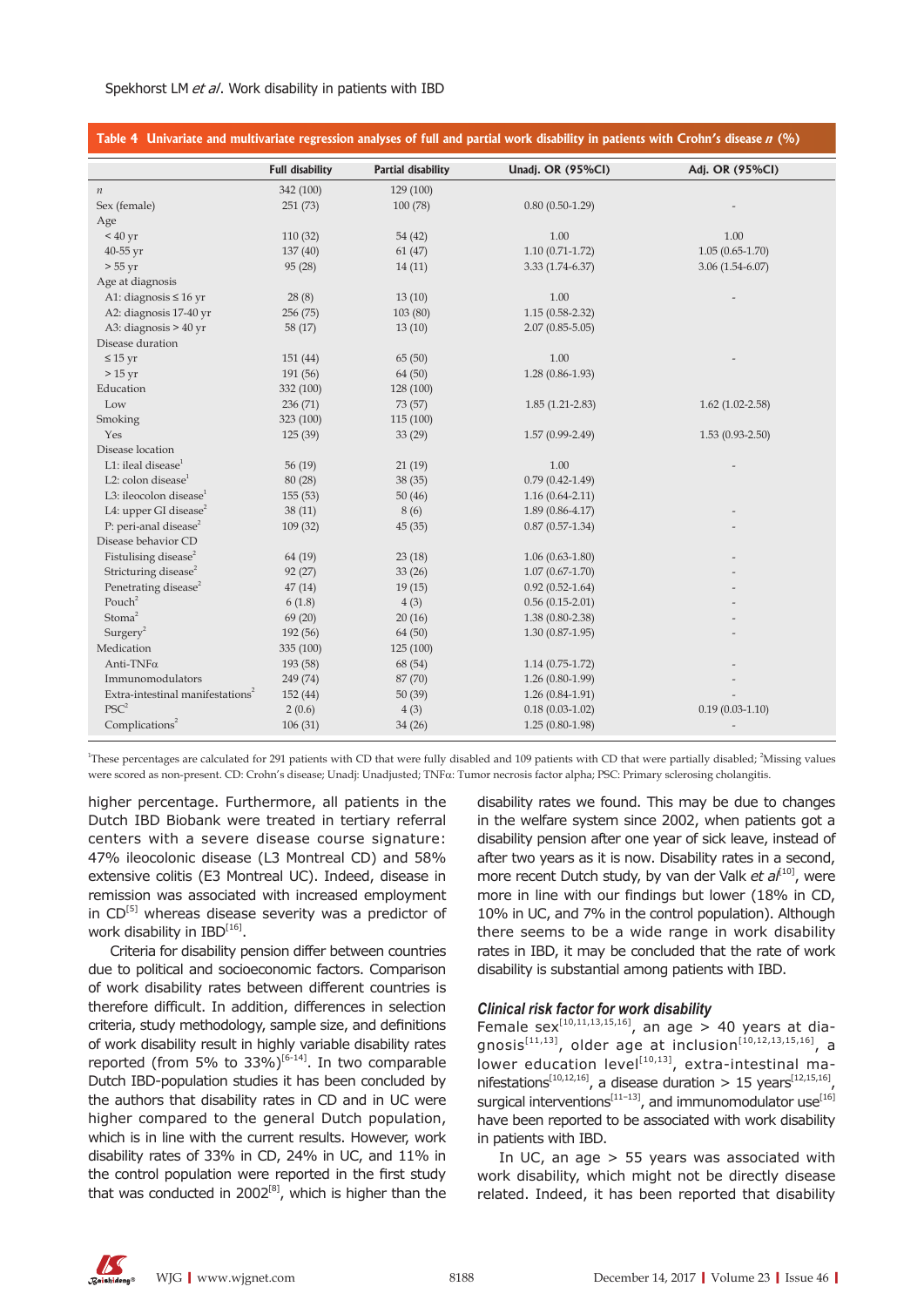| Table 5 Univariate and multivariate regression analyses of work disability in patients with ulcerative colitis n (%) |                 |                 |                     |                     |
|----------------------------------------------------------------------------------------------------------------------|-----------------|-----------------|---------------------|---------------------|
|                                                                                                                      | Work disability | <b>Employed</b> | Unadj. OR (95%CI)   | Adj. OR (95%Cl)     |
| $\it n$                                                                                                              | 214 (100)       | 664 (100)       |                     |                     |
| Sex (female)                                                                                                         | 124 (58)        | 333(50)         | $1.37(1.00-1.87)$   | $1.76(1.23 - 2.53)$ |
| Age                                                                                                                  |                 |                 |                     |                     |
| < 40 yr                                                                                                              | 58 (27)         | 287(43)         | 1.00                | 1.00                |
| 40-55 yr                                                                                                             | 94 (44)         | 277(42)         | $1.68(1.16-2.42)$   | $1.52(0.97 - 2.40)$ |
| $> 55$ yr                                                                                                            | 62(29)          | 100(15)         | $3.07(2.01-4.69)$   | $2.93(1.68-5.14)$   |
| Age at diagnosis                                                                                                     |                 |                 |                     |                     |
| A1: diagnosis $\leq 16$ yr                                                                                           | 18(8)           | 64(10)          | 1.00                | 1.00                |
| A2: diagnosis 17-40 yr                                                                                               | 124 (58)        | 474 (71)        | $0.93(0.53 - 1.63)$ | $1.06(0.55-2.04)$   |
| A3: diagnosis $> 40$ yr                                                                                              | 72 (34)         | 126(19)         | $2.03(1.12-3.69)$   | $1.99(0.92 - 4.28)$ |
| Disease duration                                                                                                     |                 |                 |                     |                     |
| $\leq 15$ yr                                                                                                         | 129(60)         | 439 (66)        | 1.00                |                     |
| $>15$ yr                                                                                                             | 85 (40)         | 225(34)         | $1.29(0.94 - 1.77)$ |                     |
| Education                                                                                                            | 208 (100)       | 656 (100)       |                     |                     |
| Low                                                                                                                  | 144 (69)        | 282(43)         | $2.98(2.14-4.16)$   | $2.59(1.81-3.70)$   |
| Smoking                                                                                                              | 206 (100)       | 621 (100)       |                     |                     |
| Yes                                                                                                                  | 30(15)          | 71(11)          | $1.32(0.83 - 2.09)$ |                     |
| Disease location                                                                                                     |                 |                 |                     |                     |
| $E1$ : proctitis <sup>1</sup>                                                                                        | 14(7)           | 54(9)           | 1.00                |                     |
| E2: left-sided colitis $1$                                                                                           | 54 (27)         | 215(37)         | 97 (0.50-1.87)      |                     |
| E3: extensive colitis $1$                                                                                            | 130 (66)        | 317 (54)        | $1.58(0.85-2.95)$   |                     |
| Pouch <sup>2</sup>                                                                                                   | 37(17)          | 54(8)           | $2.36(1.50-3.71)$   | $1.72(0.81-3.65)$   |
| Stoma <sup>2</sup>                                                                                                   | 35(16)          | 54(8)           | $2.21(1.40-3.49)$   | $1.13(0.54 - 2.38)$ |
| Surgery <sup>2</sup>                                                                                                 | 60(28)          | 97(15)          | $2.28(1.58-3.29)$   | $1.68(0.75-3.75)$   |
| Medication                                                                                                           | 211 (100)       | 649 (100)       |                     |                     |
| Anti-TNF $\alpha$                                                                                                    | 53(25)          | 120(18)         | $1.48(1.02 - 2.14)$ | $1.33(0.86 - 2.06)$ |
| Immunomodulators                                                                                                     | 139 (66)        | 350(54)         | $1.65(1.19-2.28)$   | $1.58(1.09-2.28)$   |
| Extra-intestinal manifestations <sup>2</sup>                                                                         | 78 (36)         | 130(20)         | $2.36(1.68-3.30)$   | 2.13 (1.47-3.09)    |
| $PSC^2$                                                                                                              | 8(4)            | 21(3)           | $1.19(0.52 - 2.73)$ |                     |
| Complications <sup>2</sup>                                                                                           | 37(17)          | 89 (13)         | $1.35(0.89 - 2.05)$ |                     |

<sup>1</sup>These percentages are calculated for 198 patients with UC that were disabled for work and 586 patients with UC that were employed; <sup>2</sup>Missing values were scored as non-present. UC: Ulcerative colitis; Unadj: Unadjusted; Adj: Adjusted; TNFα: Tumor necrosis factor alpha; PSC: Primary sclerosing cholangitis.

pensions were not caused by UC but often by other age-related comorbidities $[11,12]$ . On the other hand, in CD it has been found that patients with CD receive their disability pension because of IBD or other IBD related comorbidity $[11]$ , rather than other age related comorbidities.

Surgical interventions were a risk factor for work disability in patients with CD, but not in UC. As surgery is an indicator of severe disease these data seemed to corroborate the hypothesis that severity of disease predicts work disability. In line with this, higher work disability rates have been reported after colectomy in patients with  $UC^{[14]}$ . A recent review has shown that surgical rates have declined since the introduction of biologicals, indicating a beneficial effect of treatment with biologicals on disease outcome<sup>[20]</sup>. Our study is not well suited to study this effect, since our most reliable clinical information has been collected after the introduction of biologicals. Other studies report no differences in disability between patients receiving anti-TNF $\alpha$  treatment or patient that underwent surgery<sup>[21,22]</sup>. At the moment, a clinical trail (LIRIC) assesses differences in outcome comparing anti-TNF $\alpha$ treatment with Ileocecal resection in patients with CD not responsive to prednisolone<sup>[23]</sup>.

While it has been established that anti-TNF $\alpha$ and/or immunomodulators are generally used to maintain remission in patients with IBD, our study found an association between use of anti-TNF $\alpha$  use and (full) work disability. This could be due to selection bias, as all patients were treated in tertiary referral centers, with most of them having extensive disease involvement (Montreal classification; 47% L3 and 58% E3). Therefore, it is likely that patients receiving anti-TNF $\alpha$  and immunomodulator therapy are patients with more severe disease, receiving "rescue therapy" rather than "top-down therapy". Smoking was found to be a risk factor for work disability in CD, but not in UC. In this study, smoking status was scored at moment of inclusion, as it has been known that smoking can increase frequency and severity of flares in  $CD^{[24]}$ , while it can ameliorate disease in  $UC^{[25]}$ . It has been reported that smoking at diagnosis was associated with work disability in  $UC^{[13]}$ , whereas others reported on an association between numbers of sick leave days and smoking at the onset of  $CD^{[16]}$ , corroborating the current findings.

### *Clinical risk factor for long-term full work disability*

We replicated most known, clinical risk factors for work disability and evaluated risk factors for longterm full work disability (> 80% work disability) comparing it to partial work disability (> 35% work disability). A lower education level was the only factor,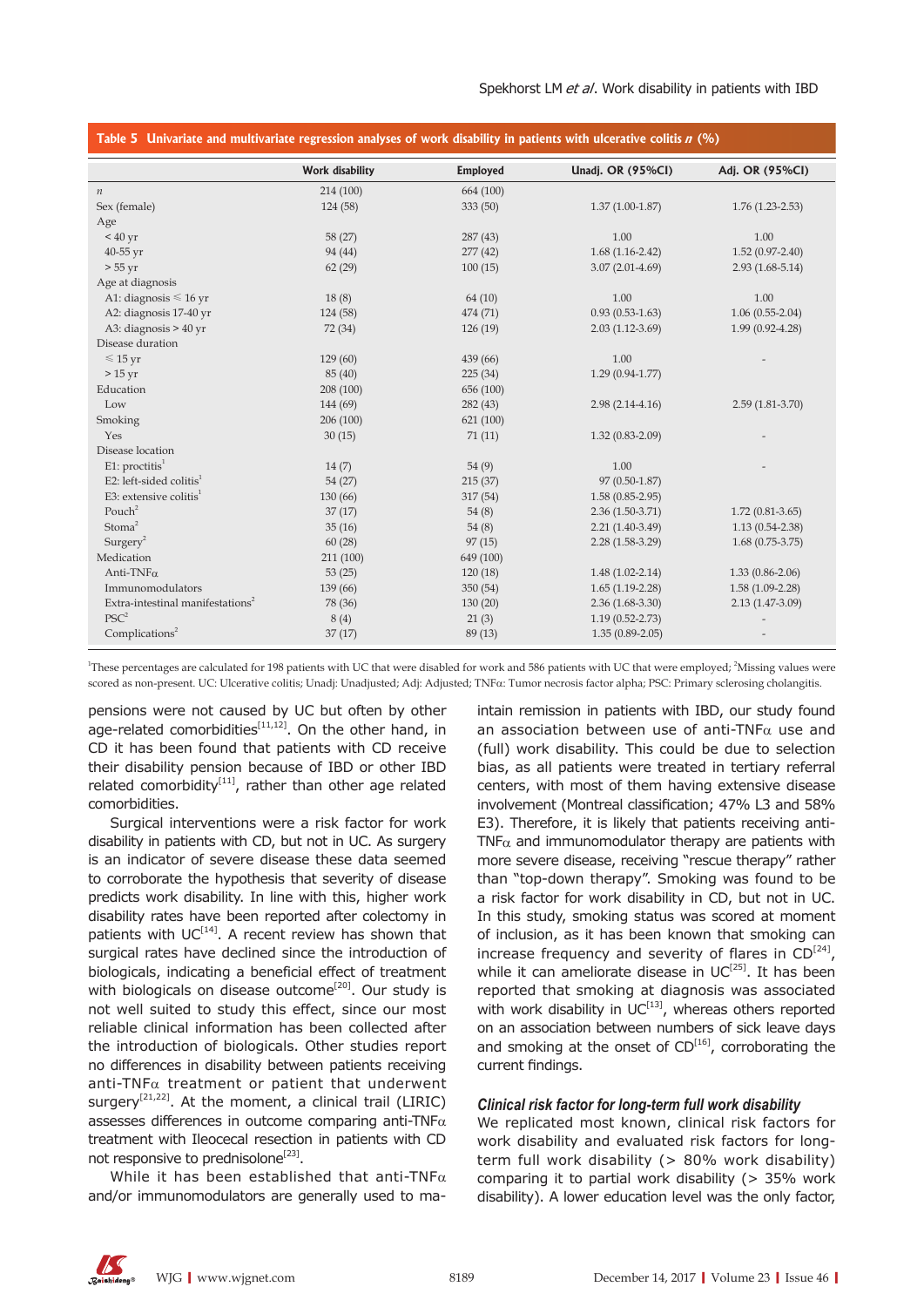| Table 6 Univariate and multivariate regression analyses of full and partial work disability in patients with ulcerative colitis $n$ (%) |                        |                    |                      |                     |
|-----------------------------------------------------------------------------------------------------------------------------------------|------------------------|--------------------|----------------------|---------------------|
|                                                                                                                                         | <b>Full disability</b> | Partial disability | Unadj. OR (95%CI)    | Adj. OR (95%Cl)     |
| $\boldsymbol{n}$                                                                                                                        | 124 (100)              | 54 (100)           |                      |                     |
| Sex (female)                                                                                                                            | 75 (60)                | 26(48)             | $1.65(0.87-3.14)$    |                     |
| Age                                                                                                                                     |                        |                    |                      |                     |
| < 40 yr                                                                                                                                 | 25(20)                 | 15(28)             | 1.00                 | 1.00                |
| 40-55 yr                                                                                                                                | 52(42)                 | 32(59)             | $0.98(0.45-2.12)$    | $0.90(0.40 - 2.03)$ |
| $> 55$ yr                                                                                                                               | 47(38)                 | 7(13)              | $4.03(1.45-11.17)$   | 3.49 (1.23-9.92)    |
| Age at diagnosis                                                                                                                        |                        |                    |                      |                     |
| A1: diagnosis $\leq 16$ yr                                                                                                              | 7(6)                   | 5(9)               | 1.00                 |                     |
| A2: diagnosis 17-40 yr                                                                                                                  | 70 (56)                | 34(63)             | $1.47(0.43-4.97)$    |                     |
| A3: diagnosis $> 40$ yr                                                                                                                 | 47 (38)                | 15(28)             | $2.24(0.62 - 8.10)$  |                     |
| Disease duration                                                                                                                        |                        |                    |                      |                     |
| $\leq 15$ yr                                                                                                                            | 65(52)                 | 36(67)             | 1.00                 | 1.00                |
| $>15$ yr                                                                                                                                | 59 (48)                | 18(33)             | $1.82(0.93-3.54)$    | 1.78 (0.87-3.62)    |
| Education                                                                                                                               | 122(100)               | 50(100)            |                      |                     |
| Low                                                                                                                                     | 84 (69)                | 37(74)             | $0.78(0.37-1.63)$    |                     |
| Smoking                                                                                                                                 | 121(100)               | 52(100)            |                      |                     |
| Yes                                                                                                                                     | 18(15)                 | 7(13)              | $1.12(0.44 - 2.88)$  |                     |
| Disease location                                                                                                                        |                        |                    |                      |                     |
| $E1$ : proctitis <sup>1</sup>                                                                                                           | 9(8)                   | 4(8)               | 1.00                 |                     |
| E2: left-sided colitis $1$                                                                                                              | 39 (33)                | 9(18)              | $1.93(0.48 - 7.68)$  |                     |
| E3: extensive colitis $1$                                                                                                               | 70 (59)                | 38 (74)            | $0.82(0.24 - 2.84)$  |                     |
| Pouch <sup>2</sup>                                                                                                                      | 24(19)                 | 9(17)              | $1.20(0.52 - 2.79)$  |                     |
| Stoma <sup>2</sup>                                                                                                                      | 23(19)                 | 8(15)              | $1.31(0.54-3.15)$    |                     |
| Surgery <sup>2</sup>                                                                                                                    | 37(30)                 | 14(26)             | $1.22(0.59-2.50)$    |                     |
| Medication                                                                                                                              | 122(100)               | 53 (100)           |                      |                     |
| Anti-TNF $\alpha$                                                                                                                       | 30(25)                 | 10(19)             | $1.40(0.63 - 3.13)$  |                     |
| Immunomodulators                                                                                                                        | 77 (63)                | 37(70)             | $0.74(0.37-1.48)$    |                     |
| Extra-intestinal manifestations <sup>2</sup>                                                                                            | 51(41)                 | 19(35)             | $1.29(0.66 - 2.50)$  |                     |
| PSC <sup>2</sup>                                                                                                                        | 3(2)                   | 4(7)               | $0.31(0.07-1.44)$    |                     |
| Complications <sup>2</sup>                                                                                                              | 28(23)                 | 4(7)               | $3.65(1.21 - 10.97)$ | 3.39 (1.09-10.58)   |

<sup>1</sup>These percentages are calculated for 118 patients with UC that were fully disabled and 51 patients with UC that were partially disabled; <sup>2</sup>Missing values were scored as non-present. UC: Ulcerative colitis; Unadjusted; Adj: Adjusted; TNFα: Tumor necrosis factor alpha; PSC: Primary sclerosing cholangitis.

which remained statistically significantly associated with long-term full work disability in CD. In only a few studies, educational level has been taken into account showing conflicting results. A higher education level seemed to be associated to work disability and sick leave in patients with CD in previous studies $[8,13]$ . On the other hand, a study by Vester-Andersen et al. reported no patients with CD with a higher education level that were receiving a disability pension<sup>[13]</sup>. Hence, the relationship between education level and work disability remains unclear, and more population specific studies are needed before hard conclusions can be  $d$ rawn $[26, 27]$ .

Risk factors identified in this report should be interpreted with caution, as the confidence intervals were quite large and data were derived from third-line referral centres. Furthermore, due to the nature of our data we could not distinguish between work disability solely attributable to IBD, or work disability due to a different cause. However, the median age in our study was 40 years for CD patients and 43 years for UC patients, ages at which age-related comorbidities are generally low. Furthermore, we did not score how physically heavy the patients' jobs were, known to contribute to work disability. Moreover, the reason for work disability was unknown. It could have been

that sick leave  $(< 2$  years), was caused by another reason than IBD, for example pregnancy leave or psychological health problems. When comparing our data from the Dutch social security system with the more widely used Work Productivity and Activity Impairment Questionnaire (WPAI), the main difference lies within the objectivity of the data from the Dutch social security system, since it is assessed by a physician as opposed to the more subjective WPAI, which is patient reported. A main disadvantage of the data from the Dutch social security system is that it makes no distinction between work disability due to IBD or due to a different cause. Furthermore, the WPAI assesses activity, not solely work related, on a weekly basis, providing more insight in the disease course.

The strength of our study is the extended disease and patient documentation by the clinician.

In conclusion, in this study we show a higher prevalence of work disability in IBD compared to the general Dutch population. Furthermore, we identified risk factors associated with work disability, with a lower level of education being a risk factor for long-term full work disability in CD, and disease complications being a risk factor for long-term full work disability in UC. In future studies web-based follow-up of Patient-Reported Outcome Measurements (PROMs) including

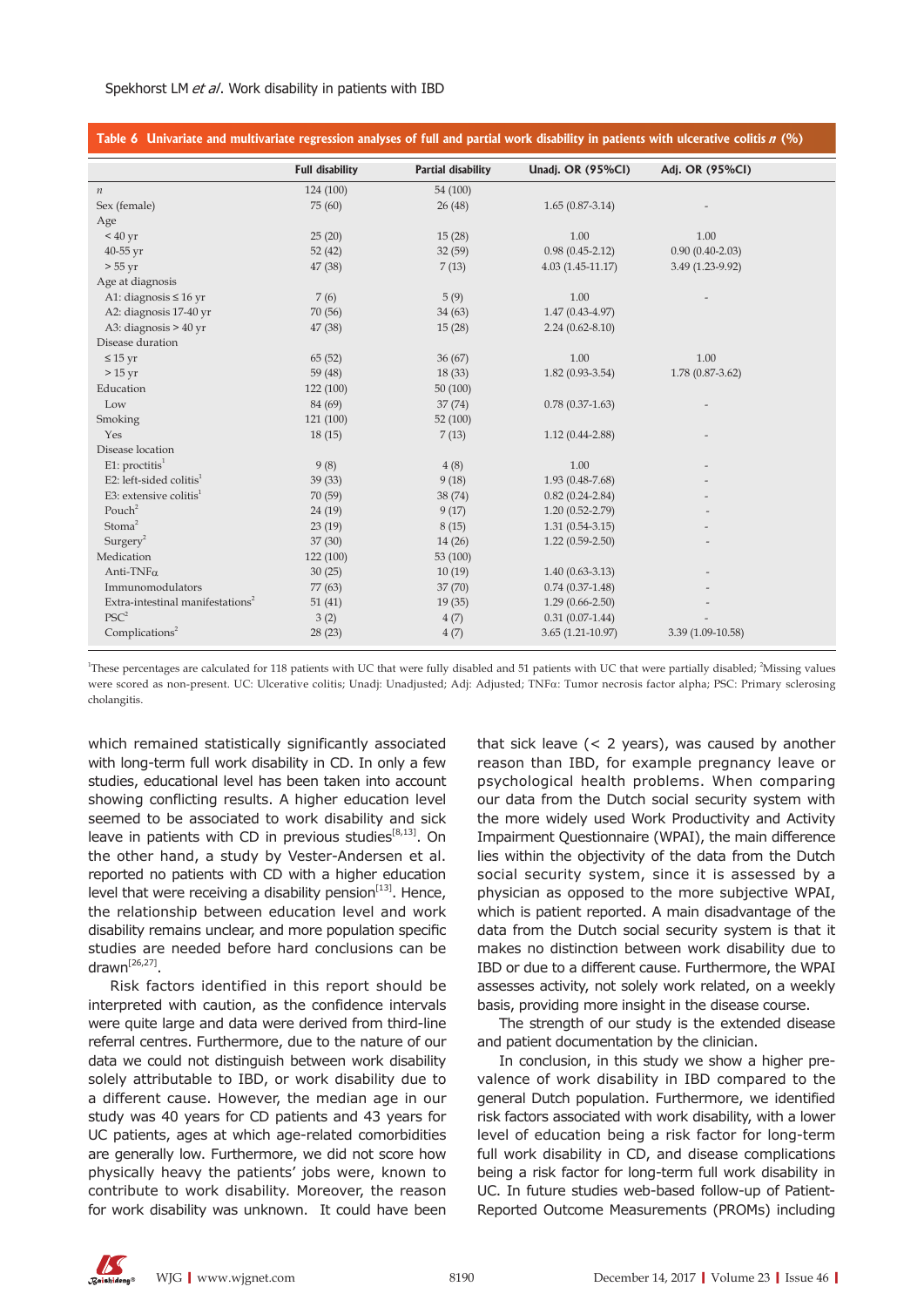clinical disease activity scores, could be promising tool for detecting a decline in work activity due to disease activity.

# **COMMENTS COMMENTS**

### *Background*

Inflammatory bowel disease (IBD), consisting of Crohn's disease (CD) and ulcerative colitis (UC) is a heterogeneous/multifaceted disease. Patients suffer from symptoms like diarrhoea, abdominal pain, fatigue, and weight loss. IBD generally makes its debut during the second or third decade of life. Therefore, patients with IBD can encounter major problems during their economically productive life, which can lead to work disability, sometimes at young age. Preventing work disability is therefore an important goal in IBD management.

### *Research frontiers*

Work disability rates have been reported before, but reported rates are heterogeneous, ranging between 5% and 33% depending on sample size, methodology, and study population.However, in most study designs, risk factors for any form of work disability are the focus of interest, neglecting risk factors associated specifically with long-term full work disability (> 80% work disability for > 2 years). This study assesses the prevalence of work disability in patients with IBD and to compare this with the general Dutch population, and secondly this study tries to identify risk factors for work disability, especially risk factors for long-term full work disability.

#### *Innovations and breakthroughs*

In patients with IBD, the overall proportion of work disability was 29% in CD, and 19% in UC. These work disability rates were higher than those in the ageadjusted general Dutch population (7%). Suffering from (severe) IBD may in itself be explanatory for this higher percentage. Furthermore, all patients in the Dutch IBD Biobank were treated in tertiary referral centers with a severe disease course signature: 47% ileocolonic disease (L3 Montreal CD) and 58% extensive colitis (E3 Montreal UC). The authors replicated most known, clinical risk factors (female sex, an age > 40 years at diagnosis, older age at inclusion, a lower education level, extra-intestinal manifestations, a disease duration > 15 years surgical interventions, and immunomodulator use) for work disability. A lower education level was the only factor, which remained statistically significantly associated with long-term full work disability in CD. In patients with UC disease complications were associated with long-term full work disability.

#### *Applications*

This study shows that a lower education is patients with CD, and disease complications (osteopenia, thromboembolic event) in patients with UC are associated with long-term full work disability (> 80% work disability for > 2 years). This highlights the need for early assessment of risk factors for work disability, as work disability is substantial among IBD patients and associated with high societal health care costs and lower quality of life. In future studies web-based follow-up of Patient-Reported Outcome Measurements (PROMs) including clinical disease activity scores, could be a promising tool for detecting a decline in work activity due to disease activity.

### *Terminology*

To identify risk factors for work disability we categorized the variable employment status into two groups; employed (both full time and part time) versus disabled for work (including partial disability, full disability and sick leave). To evaluate risk factors for long-term full work disability, we compared risk factors for long-term full work disability (> 80% work disability) to risk factors for partial work disability (> 35% work disability).

### *Peer-review*

In this paper, the authors investigate the prevalence of and risk factors for partial and full work disability in Dutch patients with IBD. The manuscript is complete and well written, and it is expected to improve our knowledge of the health economics of IBD. This is a well-written paper exploring a rapidly evolving area of IBD research. The inherent limitations of this study are somewhat understandable and provide further direction to research in this important area.

### **ACKNOWLEDGMENTS**

We would like to thank all the IBD patients who participate in the Dutch IBD Biobank. This nationwide PSI project is part of and funded by the Netherlands Federation of University Medical Centers and has received initial funding from the Dutch Government (from 2007-2011). The PSI currently facilitates the uniform nationwide collection of information on and biomaterials of thirteen other diseases.

### **REFERENCES**

- Pariente B, Cosnes J, Danese S, Sandborn WJ, Lewin M, Fletcher JG, Chowers Y, D'Haens G, Feagan BG, Hibi T, Hommes DW, Irvine EJ, Kamm MA, Loftus EV Jr, Louis E, Michetti P, Munkholm P, Oresland T, Panés J, Peyrin-Biroulet L, Reinisch W, Sands BE, Schoelmerich J, Schreiber S, Tilg H, Travis S, van Assche G, Vecchi M, Mary JY, Colombel JF, Lémann M. Development of the Crohn's disease digestive damage score, the Lémann score. *Inflamm Bowel Dis* 2011; **17**: 1415-1422 [PMID: 21560202 DOI: 10.1002/ibd.21506]
- 2 **Casellas F**, Arenas JI, Baudet JS, Fábregas S, García N, Gelabert J, Medina C, Ochotorena I, Papo M, Rodrigo L, Malagelada JR. Impairment of health-related quality of life in patients with inflammatory bowel disease: a Spanish multicenter study. *Inflamm Bowel Dis* 2005; **11**: 488-496 [PMID: 15867589 DOI: 10.1097/01. MIB.0000159661.55028.56]
- 3 **Russel MG**, Pastoor CJ, Brandon S, Rijken J, Engels LG, van der Heijde DM, Stockbrügger RW. Validation of the Dutch translation of the Inflammatory Bowel Disease Questionnaire (IBDQ): a health-related quality of life questionnaire in inflammatory bowel disease. *Digestion* 1997; **58**: 282-288 [PMID: 9243124 DOI: 10.1159/000201455]
- Stark R, König HH, Leidl R. Costs of inflammatory bowel disease in Germany. *Pharmacoeconomics* 2006; **24**: 797-814 [PMID: 16898849 DOI: 10.2165/00019053-200624080-00006]
- 5 **Lichtenstein GR**, Yan S, Bala M, Hanauer S. Remission in patients with Crohn's disease is associated with improvement in employment and quality of life and a decrease in hospitalizations and surgeries. *Am J Gastroenterol* 2004; **99**: 91-96 [PMID: 14687148 DOI: 10.1046/j.1572-0241.2003.04010.x]
- 6 **Feagan BG**, Bala M, Yan S, Olson A, Hanauer S. Unemployment and disability in patients with moderately to severely active Crohn's disease. *J Clin Gastroenterol* 2005; **39**: 390-395 [PMID: 15815207 DOI: 10.1097/01.mcg.0000159220.70290.41]
- 7 **Bernklev T**, Jahnsen J, Henriksen M, Lygren I, Aadland E, Sauar J, Schulz T, Stray N, Vatn M, Moum B. Relationship between sick leave, unemployment, disability, and health-related quality of life in patients with inflammatory bowel disease. *Inflamm Bowel Dis* 2006; **12**: 402-412 [PMID: 16670530 DOI: 10.1097/01. MIB.0000218762.61217.4a]
- 8 **Boonen A**, Dagnelie PC, Feleus A, Hesselink MA, Muris JW, Stockbrügger RW, Russel MG. The impact of inflammatory bowel disease on labor force participation: results of a population sampled case-control study. *Inflamm Bowel Dis* 2002; **8**: 382-389 [PMID: 12454613 DOI: 10.1097/00054725-200211000-00002]
- 9 **De Boer AG**, Bennebroek Evertsz' F, Stokkers PC, Bockting CL, Sanderman R, Hommes DW, Sprangers MA, Frings-Dresen MH. Employment status, difficulties at work and quality of life in inflammatory bowel disease patients. *Eur J Gastroenterol Hepatol* 2016; **28**: 1130-1136 [PMID: 27340897 DOI: 10.1097/ MEG.0000000000000685]
- van der Valk ME, Mangen MJ, Leenders M, Dijkstra G, van Bodegraven AA, Fidder HH, de Jong DJ, Pierik M, van der Woude CJ, Romberg-Camps MJ, Clemens CH, Jansen JM, Mahmmod N, van de Meeberg PC, van der Meulen-de Jong AE, Ponsioen CY, Bolwerk CJ, Vermeijden JR, Siersema PD, van Oijen MG, Oldenburg B; COIN study group; Dutch Initiative on Crohn and Colitis. Risk factors of work disability in patients